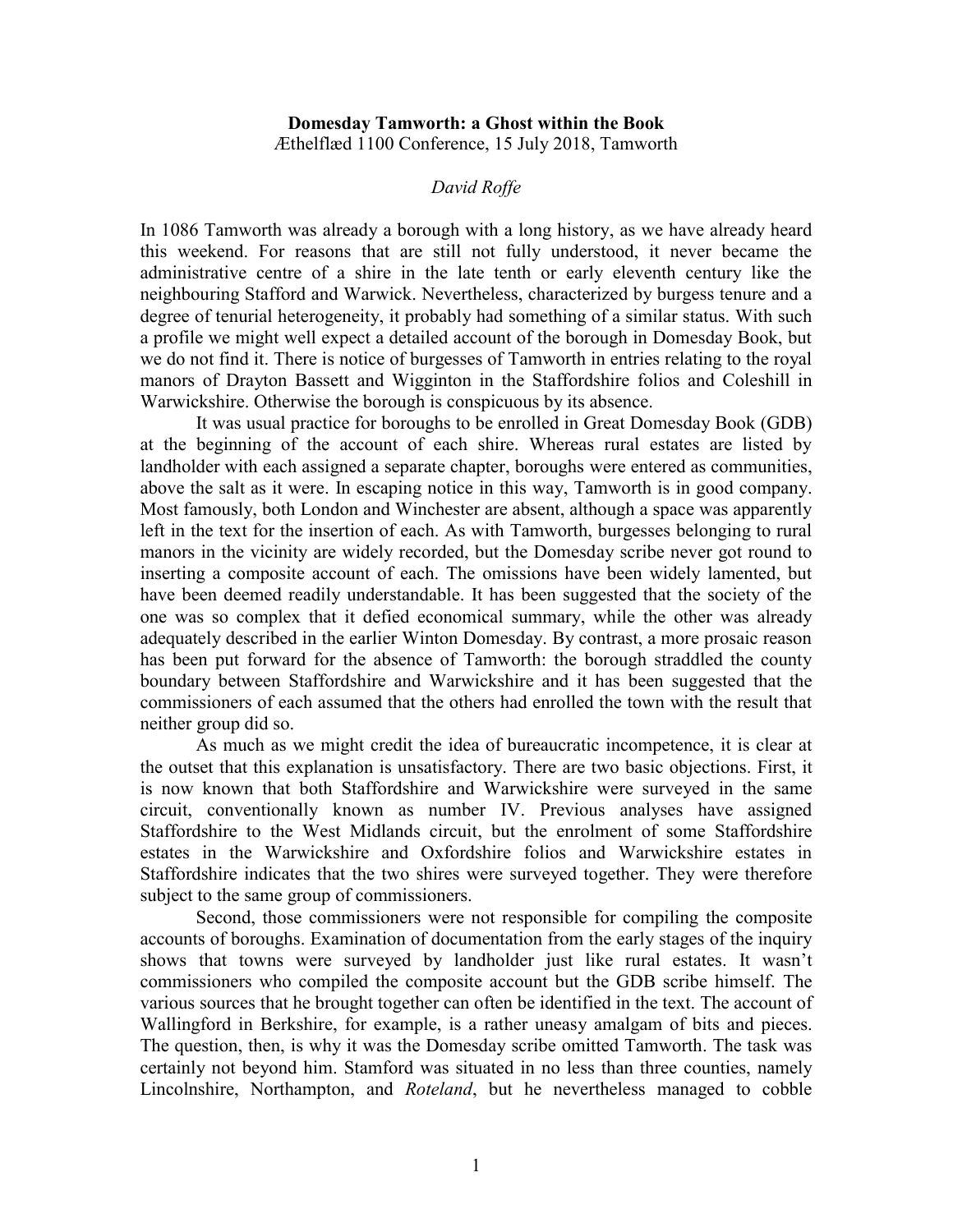together a coherent account which he entered in the Lincolnshire folios. I would suggest that he expected to do likewise here. The blank space at the head of the Staffordshire folios was probably intended for the enrolment of both parts of the borough. But the task eluded him. Needing to consult at least four sources for the two counties, he may simply that failed to get the information in time.

Can we do better? Well, yes, we can! Or at least we can reconstruct something of the borough in the late eleventh century. The task is not as difficult as it might be. There has long been much regret over the inadequacies of the Domesday accounts of boroughs. Some are expansive, some are sketchy, none answer all the question we might want to ask. But we should acknowledge that the GDB scribe wrote with more purpose than is always allowed. He had a template, as it were. We see it most clearly in the account of Derby. First comes what is conventionally known as customary lands, that is the lands that owed dues and services to the king, and the value of the borough. There then follow in turn, non-customary fees, either urban liberties or lands that belonged to rural manors, and finally the customs and dues of the king and earl in the shire. Each category presents in a characteristic way in later records which are routinely used to interpret Domesday entries. Tamworth's later history, then, can tell us something of its eleventh-century forms. But it is the Domesday accounts of fees around Tamworth that provide a framework.

So, our starting point is a less obvious characteristic of the Domesday account of the area. Polesworth, Dordon, Bramcote, Freaseley, Hall End, Pooley Hall, and Warton to the east of Tamworth are also missing from the text. In such circumstances one would normally assume that they were subsumed in other entries; Domesday place-names are often those of estates and so their entries might include a number of unnamed settlements. In this instance, however, later manorial histories indicate that this cannot have been the case: the settlements are undoubtedly omitted from the text. Given their proximity to Tamworth, the most obvious conclusion must be that they were part of the borough and omitted with it. This would by no means be unusual. Many boroughs took in a swathe of land in their vicinity. Derby, for example, extended into Little Chester, Quarndon, Little Eaton, and Litchurch, and York into Oswaldwick, Murton, Stockton, Sandburn, Heyworth, Gate Fulford, Clifton, Rawcliffe, Overton, Skelton, Mortun, and Wigginton. The territory of Tamworth is directly comparable.

When we first have evidence for the Tamworth lands in the twelfth century they were constituted as demesne estates of the castle fee. It is almost certain, then, that they were held by Robert Dispenser in 1086. Their context is significant. Robert, the constable of the castle, had been granted lands in half a dozen counties, but it is those in the immediate vicinity of the borough in Warwickshire and Leicestershire that concern us today. Superficially the complex looks like a castlery, that is a block of land that was granted for the support of the fortress at the time of its construction sometime after the Conquest. However, on closer examination it was no such thing.

First, Robert Dispenser's title was derived from a right to the lands of a single pre-Conquest lord. Thus, Æthelmær is named as his only predecessor in all his Warwickshire estates. The record is incomplete for those in Leicestershire, but, apart from an Edwin Alfrith who is said to have held manors in Gartree wapentake, probably erroneously, Æthelmær is again the only name that otherwise occurs. Robert even succeeded to his loanlands, that is leaseholds, which he had held of Peterborough abbey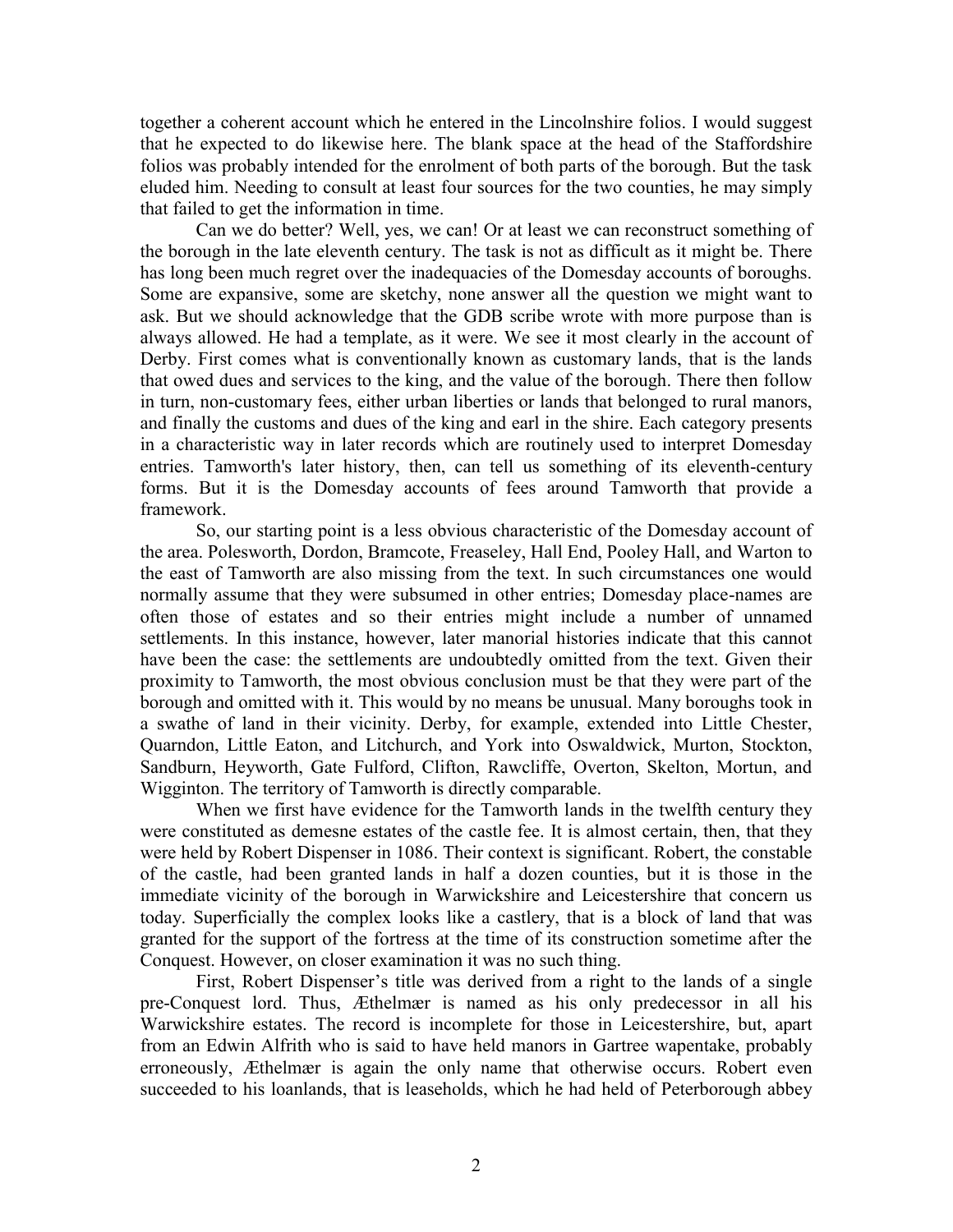in Fillongley in Warwickshire with its members of Leire, Snarestone, and Odstone in Leicestershire. Domesday omits the claim, but Peterborough subsequently made good its right to all the lands as well as West Langton held TRE by Æthelmær which had also accrued to the castle fee by the twelfth century.

An English identity for the fee is underlined by the location of the court of the honour. The fee did not meet in the castle itself, as one might expect of a castlery, but out in the sticks at Stipershill between Polesworth and Warton. On balance, I think that we can conclude that the castle fee was an essentially pre-Conquest complex and was held in its entirety by Æthelmær in 1066. This conclusion must suggest that Æthelmær had a preeminent role within Tamworth. Long ago, and in a different context, Ann Williams identified him as the brother of Æthelwine the sheriff of Warwickshire and uncle of Æthelwine's successor Thorkil of Warwick. With such a background Æthelmær must surely be identified as the king's reeve, or possibly even staller, in Tamworth and Robert as constable of the castle effectively stepped into his shoes. There were similar antecedents for castle fees at Lincoln, London, Nottingham, and Wallingford.

Such parallels would suggest that as royal administrators of one kind or another both Æthelmær and Robert held their boroughs lands *ex officio* rather than in person. Stipershill, then, was in origin most likely a communal meeting place, probably the borough or perhaps even regional court. Wallingford again provides a parallel: there the *motehall* of the borough was located some two miles outside the defences. The king's hall in Tamworth, by contrast, would have been located within or close to the borough. Popular histories have long asserted that the castle marks the site of a Mercian royal palace . There is an outside chance, however, that the first castle was built to the west of the borough centre where the Moat House now stand. The name 'Le mot' first occurs in the mid fourteenth century and may signify 'motte' rather than 'moat'. If so, then the present castle was most likely built in the early twelfth-century when Roger Marmion was granted the Dispenser fee. Similar changes of site at much the same time are evidenced at Berkeley, Canterbury, and Gloucester. The Moat House, then, too is a possible pre-Conquest royal centre, although its extramural position could suggest that it was entirely new. A site has been inferred for a Middle Saxon hall close to the church, but a fourth, perhaps more likely, possibility for the structure in 1086 is Wigginton to the north. The manor was held by King William in 1086. No lord is recorded for 1066, but the order of entries indicates that it was royal demesne before the Conquest. In the twelfth century Wigginton remained in demesne as far as we know, but in 1238 it was granted together with the borough to Henry de Hastings. In 1266 the Staffordshire portion of Tamworth was said to be soke of Wigginton and its burgesses rendered pannage to the lord of the manor. The close relationship well pre-date the Domesday inquest. Extramural halls are also known at Kingsholm outside Gloucester and Kingsthorpe outside Northampton.

If Wigginton was the primary royal nucleus and the location of the king's hall, the extent of royal demesne within the borough was probably limited. It is likely, though, that St Edith's church belonged to the king. Wulfric Spot made a bequest to a community in Tamworth in the early eleventh century, but this may have been to the nunnery at Polesworth if the settlement was part of the borough as I have argued. Nevertheless, the collegiate church of St Edith's was probably early. Unlike the college in Stafford and those in Gnossal, Penkridge, Tettenhall, and Wolverhampton, it was not claimed as an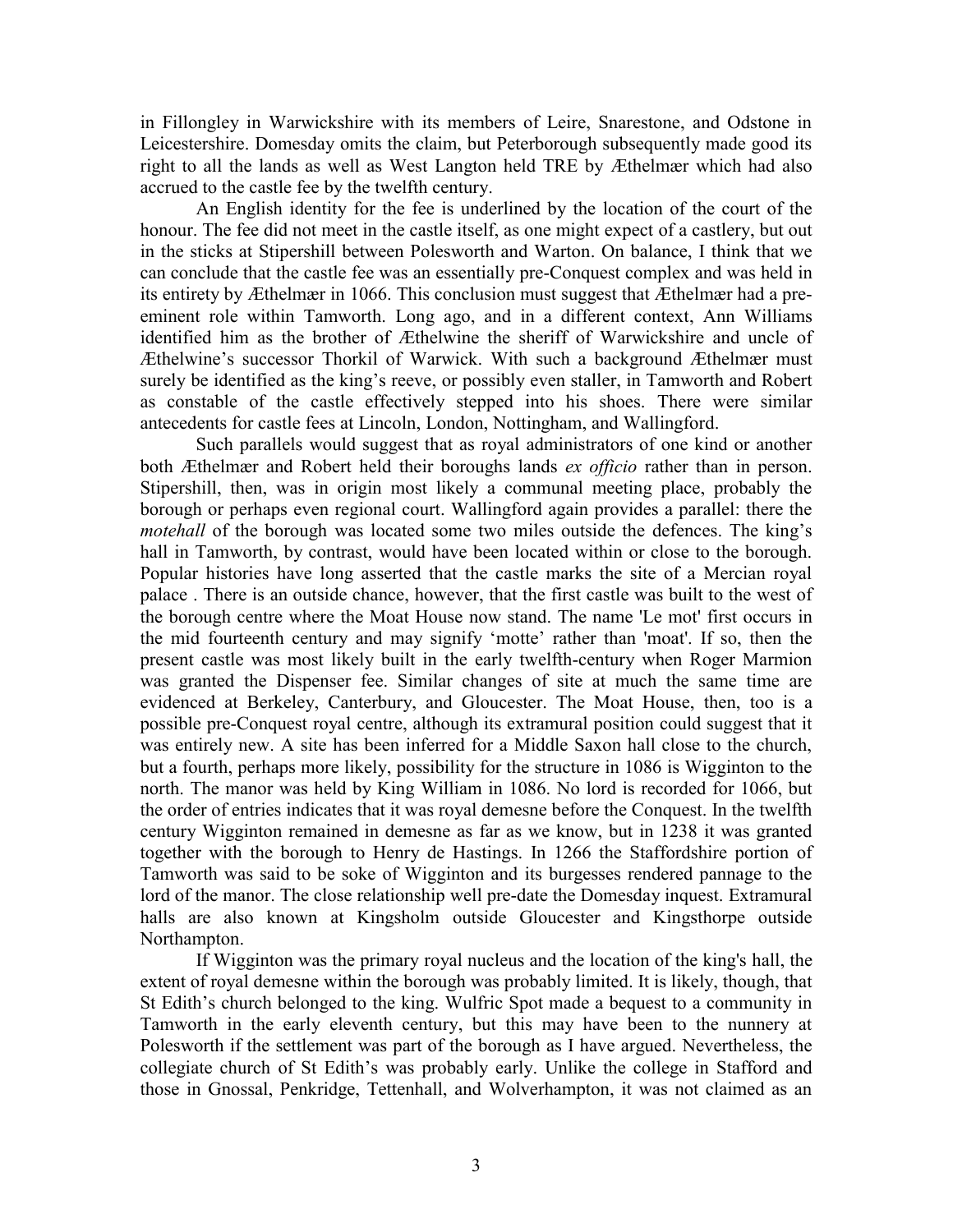ancient royal free chapel exempt from ordinary jurisdiction and it was thus omitted from the compendium chapter in the Staffordshire folios set aside for such foundations. It was, then, probably slated to appear in the account of the king's land in Tamworth. By the twelfth century the advowson had passed to the Marmion family, but in the thirteenth it was again claimed as the right of the crown on the ground that Henry II had held the church and had presented it to one of his clerks.

The number of burgesses who owed customs and services to the king is essentially irrecoverable. As far as I know, no landgabel accounts survive from the later Middle Ages to provide a clue. There are records of the totals renders owed in the thirteenth century, but little indication of how much individual tenements paid. By that time there was burgage tenure in both parts of the borough and all of the burgesses were understood to hold directly of the king in 1266. This may not reflect an earlier reality. In 1249 Henry de Hastings seems to have enjoyed just over half of the dues as lord of the whole borough, perhaps suggesting that the king's burgesses were distinguished from others. There is not enough evidence to identify where they lived, but, given the links with Wigginton, it is tempting to locate them around the church in the Staffordshire portion of the borough.

So much for what can be broadly termed the king's interests in Tamworth. The earl must have had parallel rights before the Conquest, although they are difficult to identify since they had reverted to the crown by 1086. However, the absence of a manor of Tamworth in the later Middle Ages suggests that a substantial parcel of land within the borough had not come into the king's hands and so it is likely that the earl's hall was also located outside. In this context it is striking that the Tamworth burgesses who belonged to Earl Algar's manor of Drayton Bassett to the south of Tamworth are said to have 'worked there like the villans'. This could indicate that the hall was located there. Equally, though, any of the comital manors around the borough – Hopwas, Alrewas, Harlaston. Clifton Campville – could have performed the same function.

The evidence for the rights and properties of other parties is limited. No private courts or assizes of bread and ale have come to light to indicate the existence of liberties and sokes that characterized so many eleventh-century boroughs. Nevertheless, it is possible that some burgesses enjoyed such rights. In the thirteenth century there were twenty-four frankpledges in the town, twelve in each half. As heads of tithings, they were responsible for the presentment of crimes and misdemeanours and as such they performed much the same functions as the eleventh-century lawmen of Lincoln, Stamford, and York and the twenty-four aldermen of London. All of these officials held their own sokes and their Tamworth counterparts may have done likewise.

I have found no later traces of the burgesses who belonged to the manors of Coleshill and Drayton Bassett, but, if true to form, they would have rendered suit if court as well as services in their parent manors. Later documentation suggests the existence of two further estates in Tamworth of this kind. In 1275 John de Somerville held land in the borough in chief of the king which belonged to his manor of Alrewas and paid suit there. Subsequently, the property was described as a manor in Tamworth. Again, Perry Croft in Tamworth was held in chief of the king by a Nicholas son of Ralph in 1252 and is described as a sergeancy in 1291. The land has not been traced in detail, but it seems to have originally belonged to Amington. In both cases the relationship between the tenements and their parent manors was identical with the two examples recorded in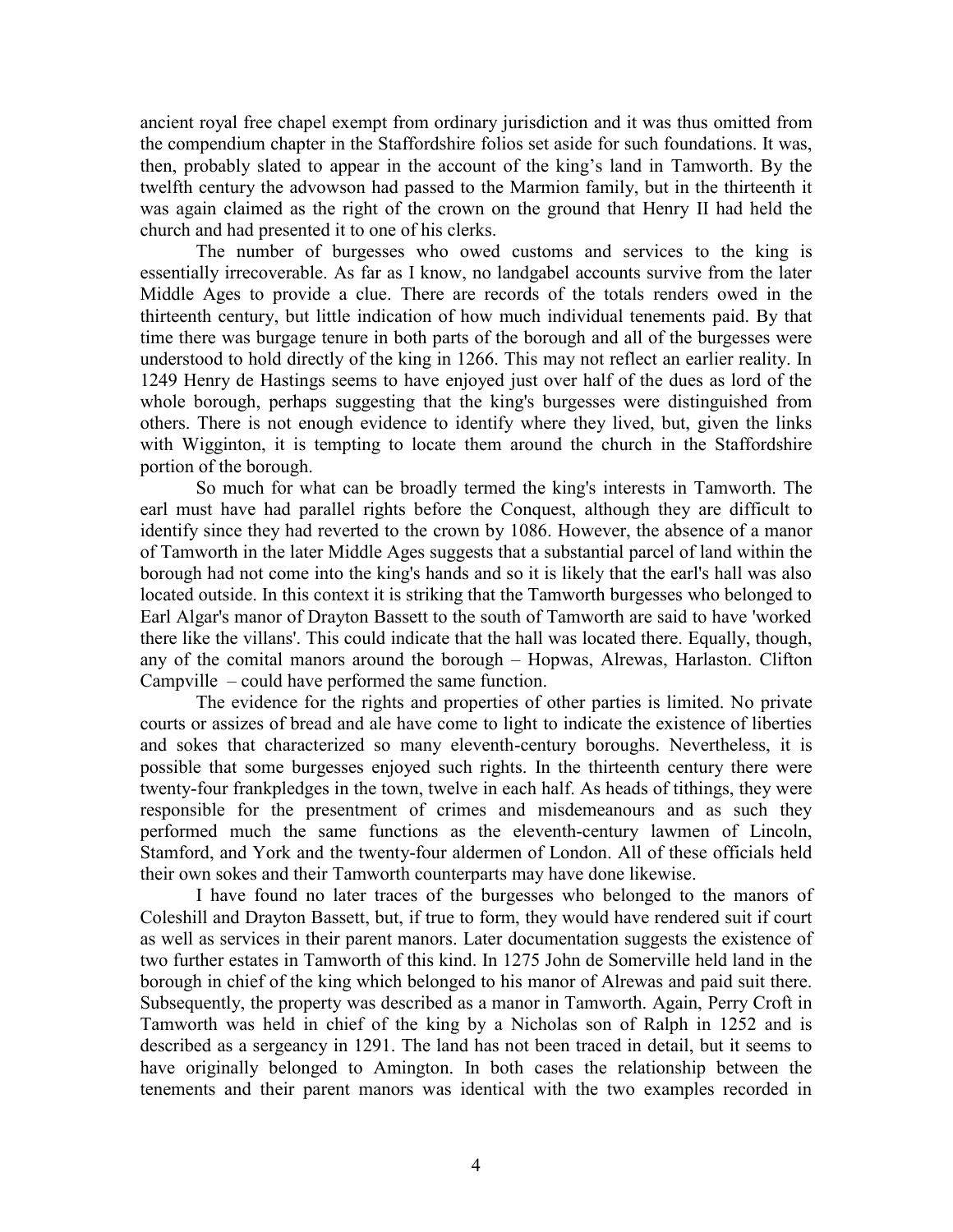Domesday. If indeed ancient the one belonged to Earl Algar in 1066 and the other to Thorkell Battock if Amington is correctly identified in Domesday

There is no evidence in either Domesday Book or later documentation to suggest that Tamworth had any regional role like county boroughs. County farms and customs were levied through Stafford and Warwick as attested by the Pipe Rolls. Nor is there any way of determining the value of Tamworth in 1086, much less 1066. The nearest proxy for relative size is the aid given to the crown by the borough of Tamworth in the Pipe Roll of 1131. At a combined total of 55s it was just short of the 63s 8d rendered by Stafford – the figure for Warwick is not extant - perhaps suggesting that there were fewer burgesses than in the county town. However, in the same account Tamworth pleaded poverty in mitigation of non-payment of the previous aid and so the figure may not be a fair indicator of size.

Well, what can we make of all this? You may feel that from time to time I have over-stepped the mark in my speculation. I wouldn't necessarily disagree. I think, though, that we can draw some firm conclusions about Tamworth as a borough in the eleventh century. First, it is absolutely typical of major centres of power at this time in the aggregation of royal and comital manors in its vicinity. Our modern perception of a fundamental divide between town and country has a long history with roots in the middle ages. But it misrepresents the reality of early boroughs. Yes, they might be fortresses, markets, and administrative centres, but as such they were elements within a wider  $= I$ hesitate to use the term – landscape of lordship. As we have seen, Wigginton was an integral part of the complex as was Drayton where some of the burgesses rendered services. Such complexes are characteristic of many if not most English boroughs.

Where Tamworth deviates from the norm is in the absence of a high degree of tenurial heterogeneity. In most boroughs royal and comital estates are complemented by often large numbers of non-customary tenements which were constituted either as liberties or, more commonly, as appurtenances of rural manors. Such holdings are widely manifest in a proliferation of urban churches as each lord provided for the spiritual needs of his tenants and the demands of his own pocket. Tamworth was apparently not of this type: the existence of a single church signals the dominance of the king and earl. Jeremy Haslam has argued that this is a function of Tamworth's development, asserting that it was originally like any other borough, but rural lords abandoned their tenements for new ones in Stafford and Warwick when the area was shired in the tenth century. However, there is no evidence for such a development beyond the demands of his model.

We might, then, entertain the possibility that Tamworth had something of a different role or function from the 'normal' borough. Not all boroughs are equal. Some years ago I drew attention to the fact that Nottingham stood out among the Five Boroughs as the only one which lacked tenurial heterogeneity before the Conquest. Unlike Derby. Leicester, Lincoln, and Stamford, it too was apparently the exclusive reserve of the king and the earl. There was then and still is little in the archaeological record to suggest that Nottingham was truly urban much before 1100. However, massive pre-Conquest defences suggested it had a primary military role in the north Midlands. I tentatively concluded that it was the headquarters of the northern march that was the Five Boroughs of the late tenth century. The parallel with Tamworth is striking, Did it, too, have some regional role, here in the West Midlands, in the tenth century? I shall leave that question hanging.